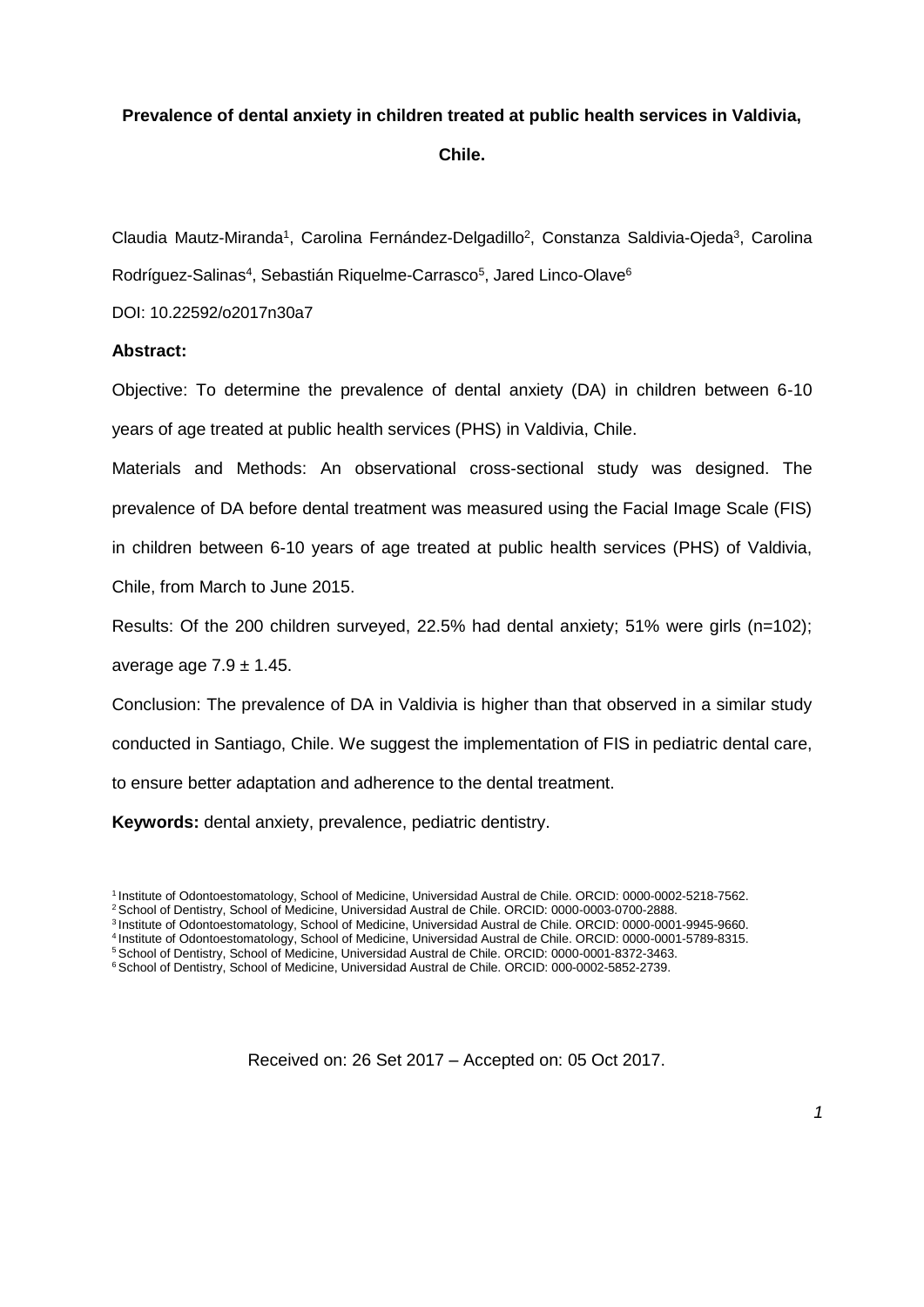#### **Introduction**

Anxiety is an emotion that acts as an adaptive psychological mechanism in the face of threat, fear or uncertainty. In some situations it translates into an unpleasant psychological sense of extreme concern about future events, causing the person to try to avoid them. Dental anxiety (DA) is described as an unpleasant or painful psychological feeling or emotion caused by the thought of undergoing dental care<sup>(1)</sup>. People with DA usually avoid care, which has a negative effect on their oral health<sup>(2)</sup>.

Several studies have tried to explain the etiology of DA; it often begins during childhood or adolescence, generally triggered by a painful or negative past experience<sup>(3)</sup>, establishing an association when the dental pain episode is experienced at the age of five or younger  $(3)$ . In addition, it has been shown that dental anxiety in parents increases that of children<sup>(5)</sup>. It has been observed that the prevalence of DA is higher in women than in men<sup>(6)</sup>. Moreover, some studies show that the highest DA levels are linked to lower income and educational levels<sup> $(6,7)$ </sup>, all of which indicates a multifactorial etiology in the development of DA.

In pediatric patients, DA makes providing care more difficult for the health care team, which will later on jeopardize treatment adherence $(1)$ .

DA prevalence rates in European countries ranges between 4% and 23%<sup>(1)</sup>. In Latin America, studies of preschool children show that the DA prevalence rate is 27%<sup>(2)</sup>. In Chile, a study undertaken in Santiago, the capital city, shows a prevalence rate of 5.4% in 6-year-old children<sup>(8)</sup>.

There are different instruments to assess the presence and severity of dental anxiety in children. One of the most commonly used is the Children's Fear Survey Schedule-Dental Subscale (CFSS-DS), which has a children-reported version and second parent-reported version<sup>(9)</sup>.

Experts recommend measuring instruments that use pictures for children under 13<sup>(10)</sup>. The following have shown good psychometric properties: Venham Picture Test (VPT), a scale

*2*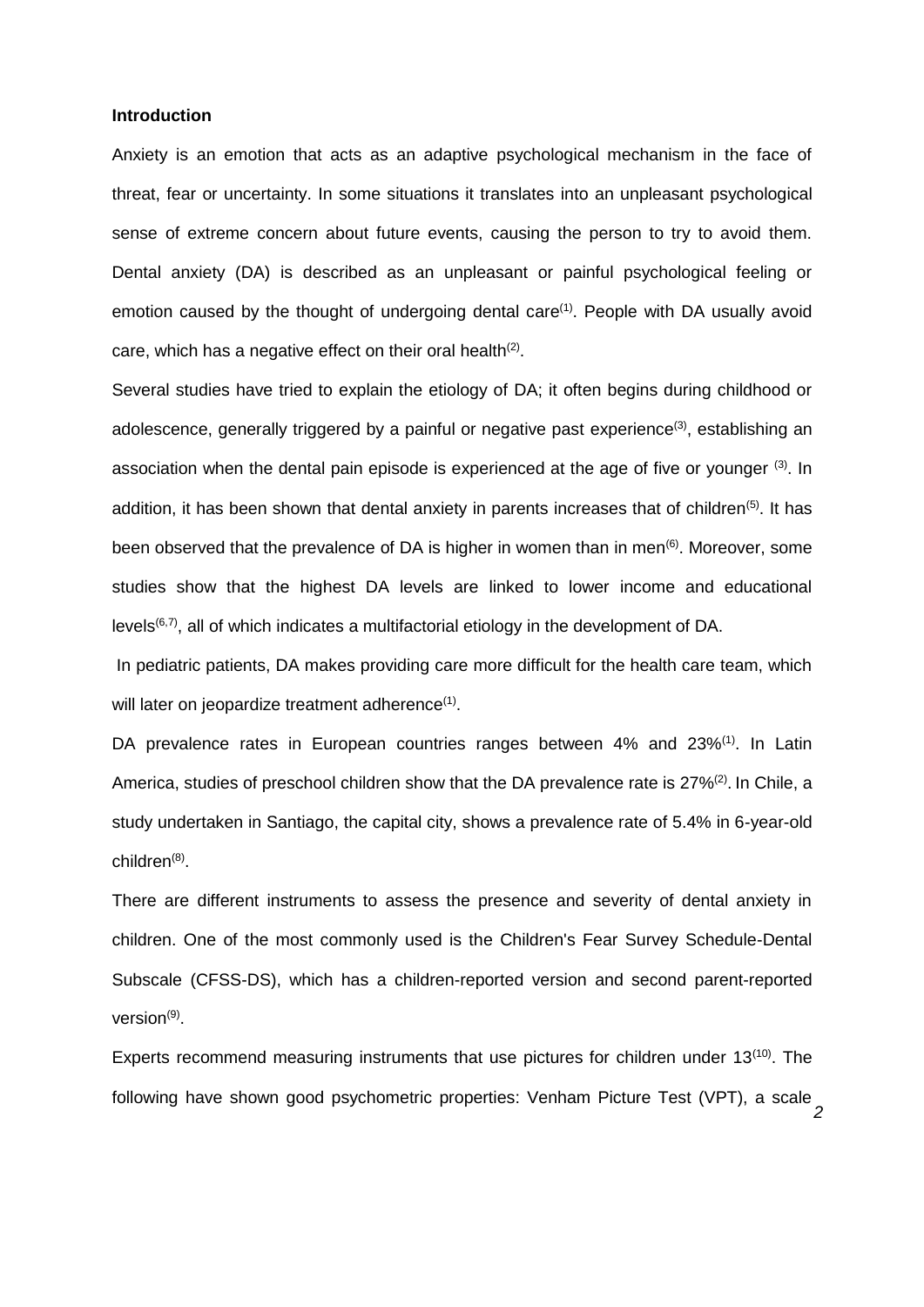that pictures relaxed and anxious children $(11)$  and the Facial Image Scale (FIS), which also uses representative pictures in a fixed-number scale of faces ranging from "very happy" to "very sad". A study assessed the applicability of the FIS when compared to the VPT, and a strong correlation between both scales was reported<sup>(10)</sup>.

Thus, the FIS has certain advantages when used with pediatric patients, as it is simple and practical to implement and it was recently used in a study in Santiago de Chile<sup>(8)</sup>.

The aim of this study was to determine the prevalence of anxiety in children aged 6 to 10 treated at the Public Health Services (PHS) of Valdivia, Chile, in 2015, using the Facial Image Scale (FIS).

### **Materials and methods**

To conduct the study, the approval of the Research Ethics Committee of the Health Services of Valdivia was required (Exempt Resolution No. 89), in addition to the authorization of the Municipal Health Department of the Municipality of Valdivia and that of the head of each health care facility.

An observational cross-sectional study was conducted following the checklist of the STROBE statement<sup>(12)</sup>.

The target population were children aged 6 to 10 who were treated at the PHS of Valdivia from March to June 2015. The children studied were those accompanied by a responsible adult that would be able to sign an informed consent. Those suffering neurological disorders, cognitive deficit or any chronic systemic pathologies were excluded.

The variables identified were: sex, age, past dental care experience (good, bad, first appointment), reason for consultation (check-up, treatment or emergency), place of origin (urban or rural) and type of educational center (municipal, private/subsidized or private).

The sample size was 200 children as calculated by the online WinEpi calculator. The sample was obtained by cluster sampling for each health care center and by systematic sampling for

*3*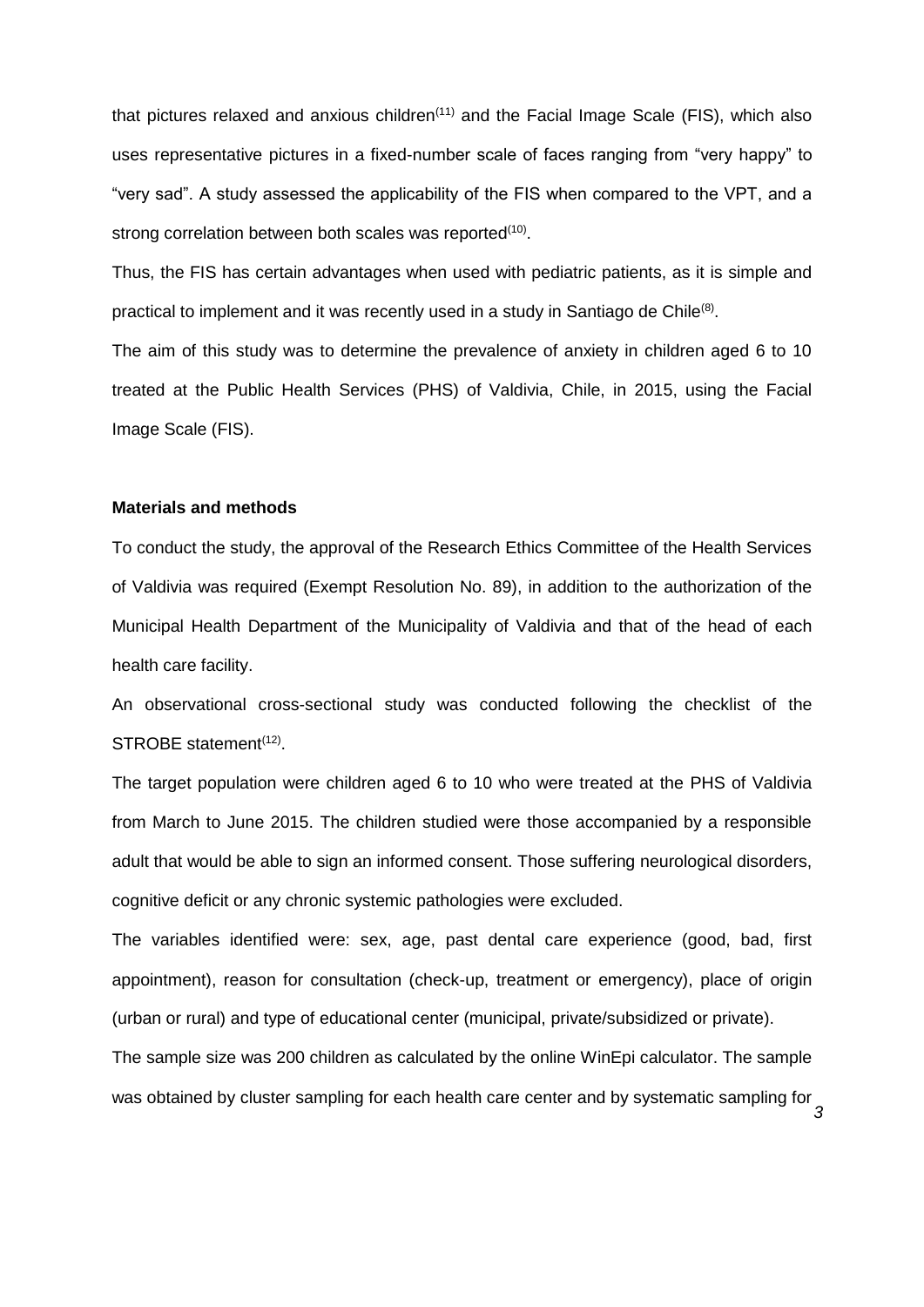the patients who attended the different facilities. Health care centers were asked about the average number of patients treated each week, and based on this number a total of 35 surveys were conducted in 4 Primary Health Care facilities, Family Health Care Center (CESFAM) Dr. Jorge Sabat, CESFAM Angachilla, CESFAM las Ánimas and a private practice, and a total of 60 at the Base Hospital in Valdivia.

For the sake of randomization, patients were considered in a first-come-first-served order. The study began with the first patient of the day, who was included, the next one excluded, the third included and so on until the full sample was completed. Whenever the subject did not meet the inclusion criteria, we moved on to the next patient.

The survey was conducted in the waiting room of each health care facility, administered only once to each child by one interviewer. The questions related to the different variables were asked to the adult accompanying the child. Each survey was administered in approximately three minutes.

A Facial Image Scale sheet (see Figure 1) was used and the child was requested to point with his/her finger which face better represented how they felt before undergoing dental care. The answers were recorded considering the following codes: 1- Very happy; 2- Happy; 3- Indifferent; 4- Sad; 5- Very sad.

**Fig. 1.** Facial Image Scale (FIS)

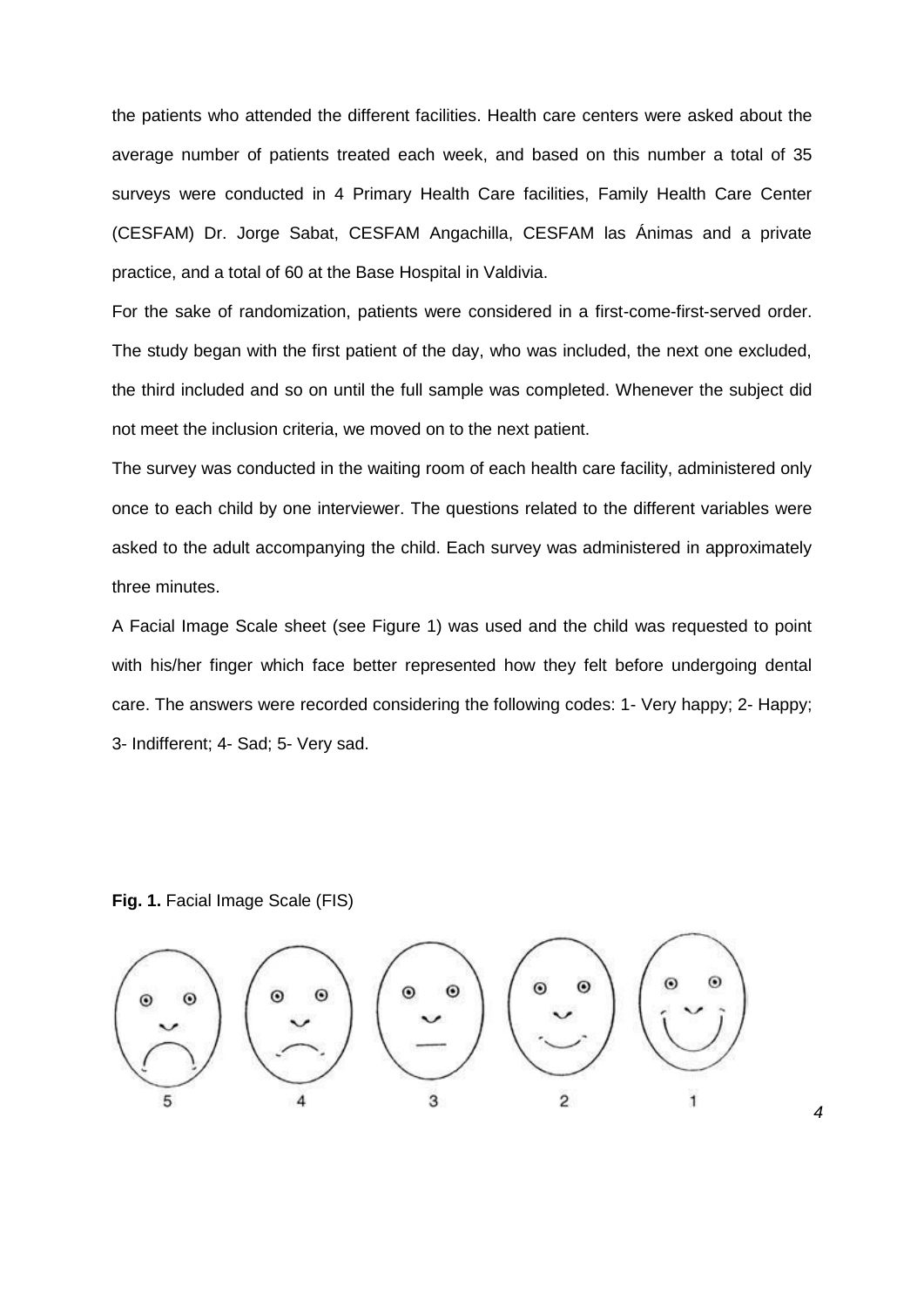For the sake of the analysis, the FIS 4 and 5 values were considered clinically relevant for Dental Anxiety<sup>(8)</sup>.

# **Results.**

Out of the 200 patients who met the inclusion and exclusion criteria, 51% were women ( $n=102$ ); the average age was 7.9  $\pm$  1.45 years. The frequency of the "Sad" face picture was 16%, and that of the "Very sad" face was 6.5%, for a total of 22.5% (see Table 1).

**Table 1.** Frequency distribution and dental anxiety level percentage.

| <b>Anxiety level</b>       | n   | $\%$ |
|----------------------------|-----|------|
| <b>Very happy (FIS 1)</b>  | 73  | 36.5 |
| Happy (FIS 2)              | 43  | 21.5 |
| <b>Indifferent</b> (FIS 3) | 39  | 19.5 |
| Sad (FIS 4)                | 32  | 16.0 |
| Very sad (FIS 5)           | 13  | 6.5  |
| Total                      | 200 | 100  |

Of the patients, 79% lived in urban areas; 62.5% came from municipal educational centers. Sixty per cent of patients were seeking to continue treatment, 34% had gone for a check-up and the remaining 6% had had a dental care emergency. Out of the total, 84.5% reported having a good past experience in dental care and 12.5% a bad experience (see Table 2).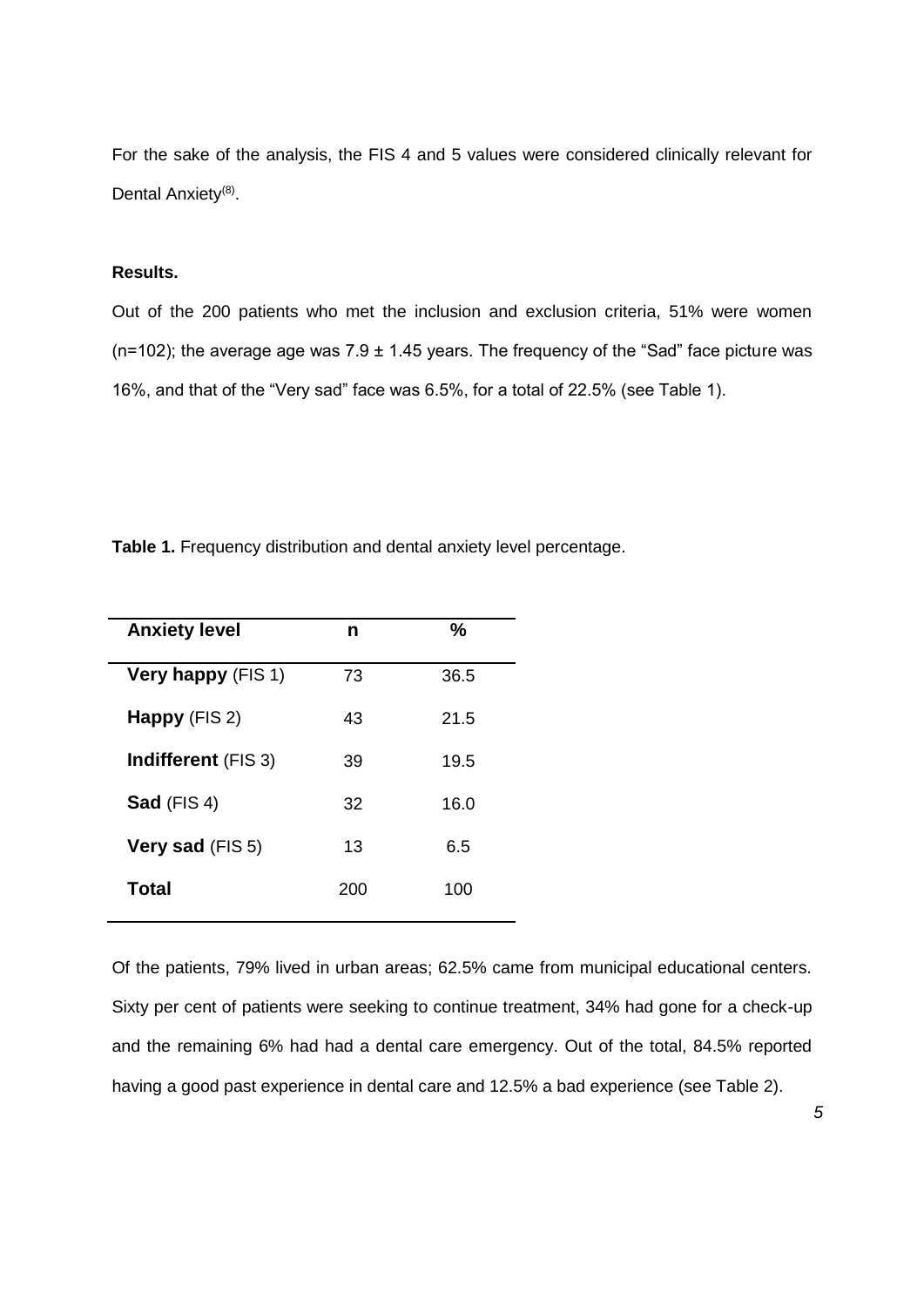**Table 2.** Dental anxiety prevalence by sex, past experience, reason for consultation, place of origin and type of educational center.

|                                | <b>Total</b> | <b>DA</b> |  |  |
|--------------------------------|--------------|-----------|--|--|
|                                | Freq.        | Freq.     |  |  |
|                                | $(\%)$       | $(\%)$    |  |  |
| <b>Sex</b>                     |              |           |  |  |
| Men                            | 98 (49.0)    | 19 (19.4) |  |  |
| Women                          | 102          | 26 (25.5) |  |  |
|                                | (51.0)       |           |  |  |
|                                |              |           |  |  |
| <b>Past experience</b>         |              |           |  |  |
| None                           | 06 (3.0)     | 01(16.7)  |  |  |
| Good                           | 169          | 29 (17.2) |  |  |
|                                | (84.5)       |           |  |  |
| <b>Bad</b>                     | 25(12.5)     | 15 (60.0) |  |  |
| <b>Reason for consultation</b> |              |           |  |  |
| Check-up                       | 68 (34.0)    | 09 (13.2) |  |  |
| Treatment                      | 120          | 33 (27.5) |  |  |
|                                | (60.0)       |           |  |  |
| Emergency                      | 12 (6.0)     | 03(25.0)  |  |  |
| Origin                         |              |           |  |  |
| Urban                          | 158          | 35 (22.2) |  |  |
|                                | (79.0)       |           |  |  |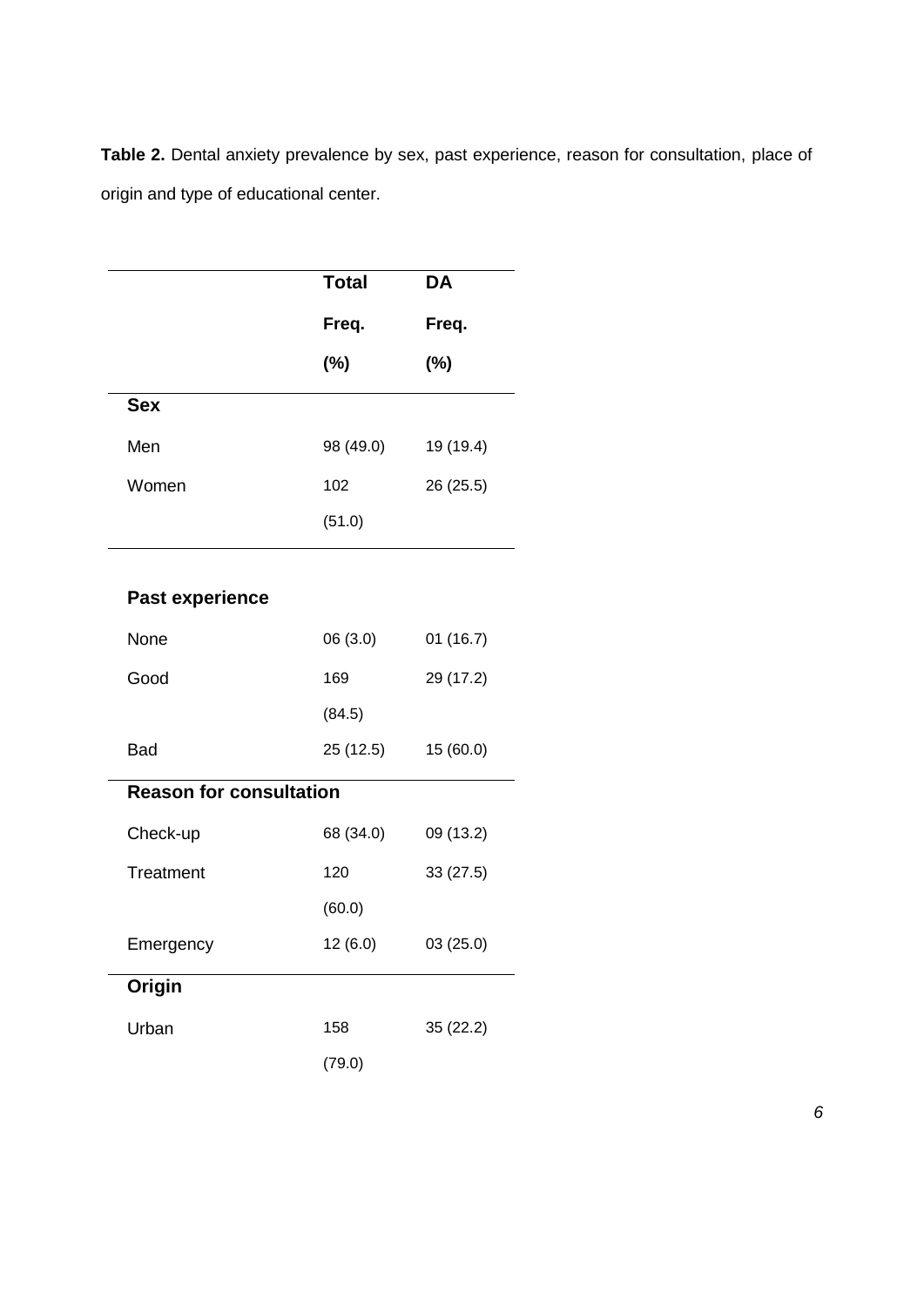| Rural                 | 42 (21.0) | 10(23.8)  |
|-----------------------|-----------|-----------|
| <b>Type of school</b> |           |           |
| Municipal             | 125       | 26 (20.8) |
|                       | (62.5)    |           |
| Priv. Subs.           | 64 (32.0) | 15(23.4)  |
| Private               | 11(5.5)   | 04 (36.4) |

Priv. Subs: Private subsidized; Freq: Frequency

### **Discussion**

DA prevalence in children aged 6 to 10 in Valdivia was 22.5%, which is substantially higher than in other studies. There is only one earlier article in Chile that shows a 5.4% DA prevalence in 6 year-old children<sup>(8)</sup>. Rivera & Parra observed a 15% DA prevalence in school children aged 6 to 12 in Honduras<sup>(13)</sup>. A study conducted in Brazil found a 16.8% DA prevalence rate in 5 year-old children. However, other articles have reported a higher prevalence rate: [Bezabih](http://www.ncbi.nlm.nih.gov/pubmed/?term=Bezabih%20S%5bAuthor%5d&cauthor=true&cauthor_uid=24079155) et al. observed a moderate to severe DA prevalence rate of 74.1% in pediatric patients in Ethiopia<sup>(15)</sup>, while [Raja](http://www.ncbi.nlm.nih.gov/pubmed/?term=Raja%20GH%5bAuthor%5d&cauthor=true&cauthor_uid=26721014) et al. reported a moderate to severe DA rate of 38% in children aged 5 to 10 in Pakistan<sup>(16)</sup>.

In terms of gender, the highest DA frequency in this study was observed in women (25.5%) when compared to men (19.4%). Caycedo et al. also reported higher levels of dental anxiety in women than in men<sup>(17)</sup>.

Past experiences can be a determining factor in the onset of DA, especially in childhood<sup>(18)</sup>. According to Guerra and Ilezarte, the dental care experiences of those close to the child are a significant factor in determining how the child first approaches a visit to the dentist, as if they are negative and transmitted to the child, children may feel anxiety<sup>(19)</sup>.

Another determining factor is how the professional handles the first appointment of the patient<sup>(3)</sup>. Uribe states that children who have several sessions with the dentist before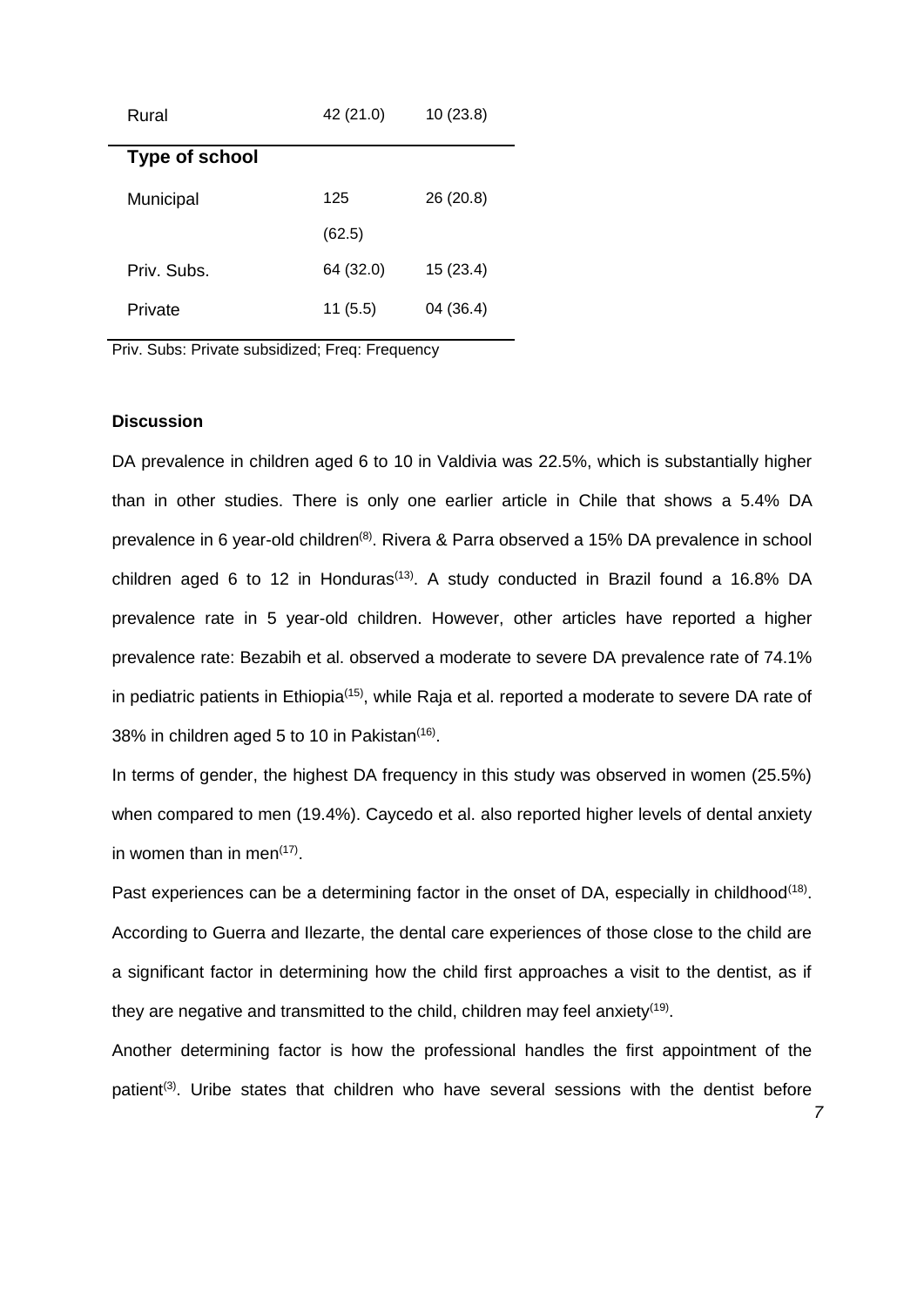undergoing a rehabilitation treatment show lower DA levels than those patients who had an invasive dental experience with no previous adaptation session $^{(20)}$ .

As for the reason for consultation, the group that presented the highest levels of DA were the children who visited the dentist for a procedure that had been previously initiated, unlike patients who simply went in for a check-up. Nicolas et al. concluded that children who needed to undergo, at the very least, a restorative procedure, had a greater fear of the dentist when compared to children with no need for treatment<sup>(18)</sup>.

Among the limitations of this study we can identify the risk of a social desirability and memory bias, as the patients surveyed may be influenced by third parties and the individual ability to remember past events.

## **Conclusion**

Dental anxiety is a multifactorial phenomenon that involves alterations that affect the quality of life of those patients suffering from it. Children are not free from its manifestations and consequences, which could become a barrier to receiving adequate dental care and improving the oral health of those who suffer from it.

Based on the results of this study and the number of negative consequences associated to DA reported in the literature, we recommend using a FIS scale before providing dental treatment to identify those patients who have higher anxiety levels so as to assist the decision-making process on how to approach this condition. This may be done through adaptation and/or desensitization sessions before undergoing invasive treatments in the hopes of improving the timeliness and adherence to such procedures.

Further studies should be conducted to identify the different variables that may affect DA prevalence, so as to more clearly determine the role each one of these has in the manifestation and prolongation of DA and thus be able to act more efficiently in each clinical scenario.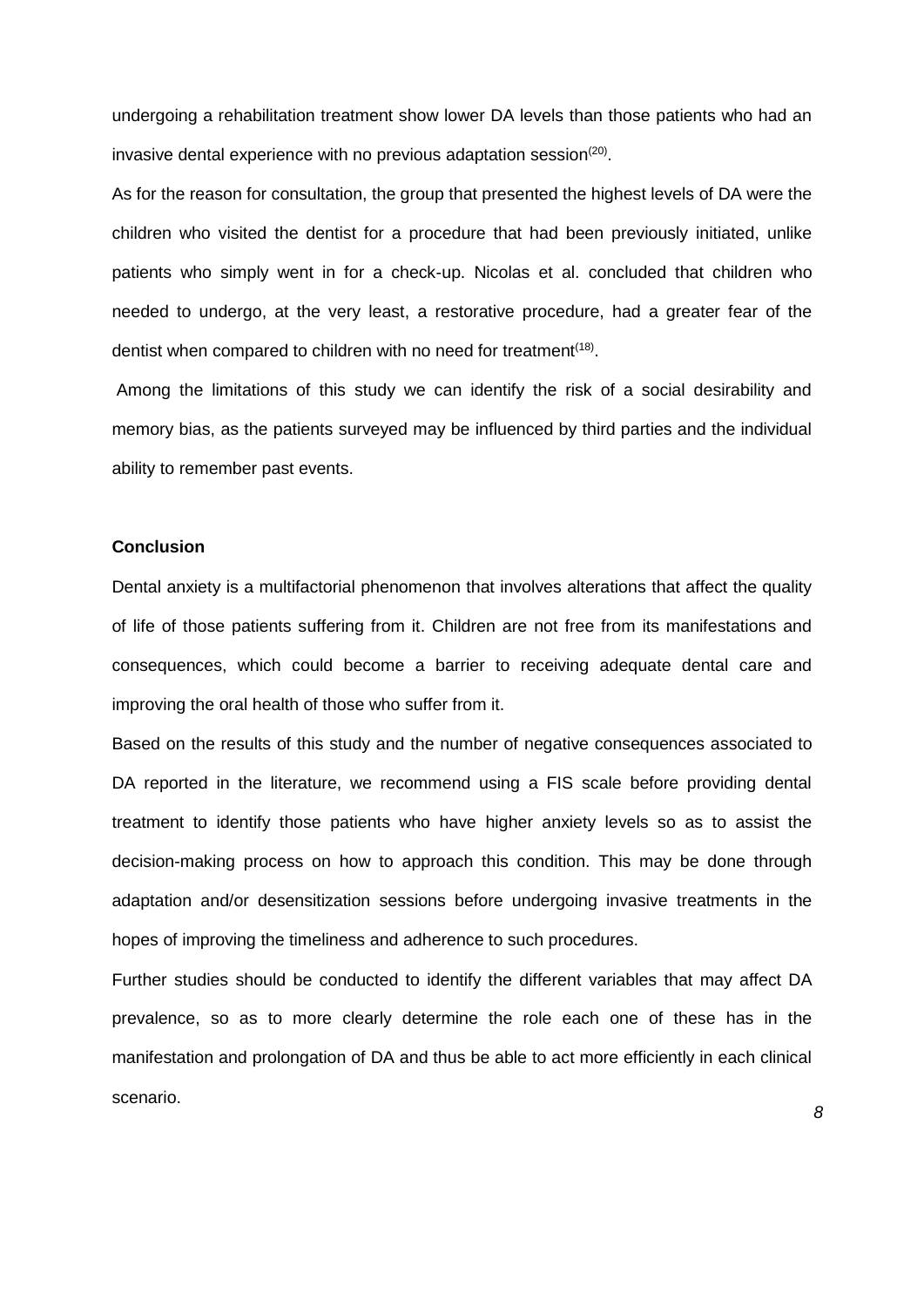### **Conflict of interest**

The authors declare no conflict of interest.

### **REFERENCES**

1. Ríos Erazo M, Herrera Ronda A, Rojas Alcayaga G. Ansiedad dental: evaluación y tratamiento. Av. Odontoestomatol. 2014; 30(1): 39-46.

2. Rivera Zelaya I, Fernández Parra A. Ansiedad y miedos dentales en escolares hondureños. Rev. Latinoam. Psicol. 2002; 37(3): 461-5.

3. Lara [A,](http://www.ncbi.nlm.nih.gov/pubmed/?term=Crego%20A%5bAuthor%5d&cauthor=true&cauthor_uid=22092785) [Crego A,](http://www.ncbi.nlm.nih.gov/pubmed/?term=Crego%20A%5bAuthor%5d&cauthor=true&cauthor_uid=22092785) [Romero-Maroto M.](http://www.ncbi.nlm.nih.gov/pubmed/?term=Romero-Maroto%20M%5bAuthor%5d&cauthor=true&cauthor_uid=22092785) Emotional contagion of dental fear to children: the fathers' mediating role in parental transfer of fear. Int. J. Paediatr. Dent. 2012; 22(5):324- 30.

4. Oliveira MMT, Colares V. A relação entre ansiedade odontológica e a dor de dente em crianças com idade entre 18 e 59 meses: estudo em Recife, Pernambuco, Brasil. Cad. Saúde Pública 2009;25 (4):743-50.

5. Lee CY, Chang YY, Huang ST. The clinically related predictors of dental fear in Taiwanese children. Int J Paediatr Dent 2008;18(6):415-22

6. Doerr PA, Lang WP, Nyquist LV, Ronis DL. Factors associated with dental anxiety. J Am Dent Assoc 1998; 129: 1111-9.

7. Armfield JM, Spencer AJ, Stewart JF. Dental fear in Australia: who's afraid of the dentist? Aust Dent J 2006; 51: 78-85.

8. Espinoza P. Ansiedad dental en niños de 6 años beneficiarios del Programa de Salud Oral Integral en la Región Metropolitana [Thesis]. Santiago, Chile: Universidad de Chile. Facultad de Odontología. 2013.

9. Klingberg G, Broberg AG. Dental fear/anxiety and dental behaviour management problems in children and adolescents: a review of prevalence and concomitant psychological factors. Int. J. Paediatr. Dent. 2007; 17(6): 391–406.

10. Buchanan H, Niven N. Validation of a Facial Image Scale to assess child dental anxiety. Int. J.